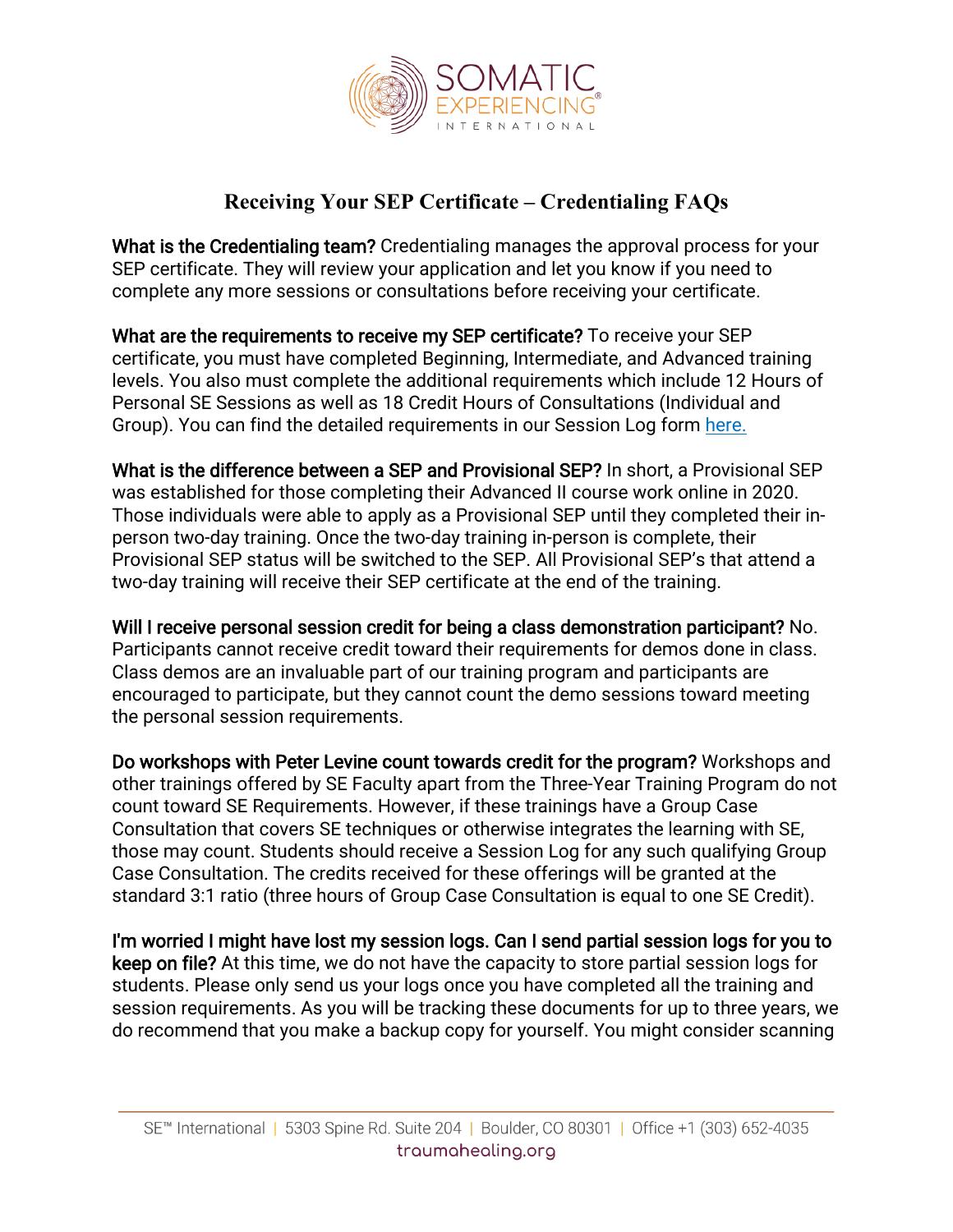them and emailing them to yourself, taking high-resolution photos with your phone or camera, or using an online document storage service such as Dropbox or Google Drive.

## What happens if I did not get all the recommended sessions at a lower level of training?

Though it is strongly recommended that you distribute your sessions/consults throughout your training as outlined on your session log form, it is not required. If, for example, you only received three personal sessions during your Beginning level, you cannot "make up" a 4th session with a Beginning-level provider after you have started Intermediate I. You will now simply get an extra session from an Intermediate provider during your Intermediate year or from an Advanced provider during your Advanced year. It is important that the providers you receive your credited sessions/consults from are approved for your current level of training. To award the SEP certificate, we are looking to see that a student has met the three-year session/consult totals and that there have been some sessions and consults received each year.

I have taken Beginning III but have not yet begun my Intermediate modules. What level would my sessions count towards? It is strongly recommended that your personal sessions/consultations are distributed throughout your training as indicated to get maximum educational benefit. However, in the case that all sessions are not met before beginning the next year of training, once you begin the first day of a new level of training, all sessions you receive must be given by a Provider approved to give credited sessions and/or consults at your current level of training. Before booking sessions, please verify on our website that the Provider is approved for your current training level.

Do I need to complete my extra requirements within a certain time frame? Currently, we do not have a fixed time frame for completing the session requirements once you complete your Advanced II training. We strongly recommend compiling and submitting your Approval Packet within one year of completing the Three-Year Training Program to prevent loss of documentation. Please keep all session logs until all of your hours have been completed. We are not responsible for retaining incomplete logs. Be sure to always save a copy of your logs for yourself. We are not responsible for lost session logs.

What do I need to apply for my SEP packet? In order to apply for the SEP Certificate, you will need to properly assemble an SEP Approval Packet. This packet will include:

- A Complete SEP Approval Packet Cover Page
	- $\circ$  This can be found on the 'Student Forms' page on the website.
- Session logs, invoices, or verifiable emails from Approved Providers with required information listed below: